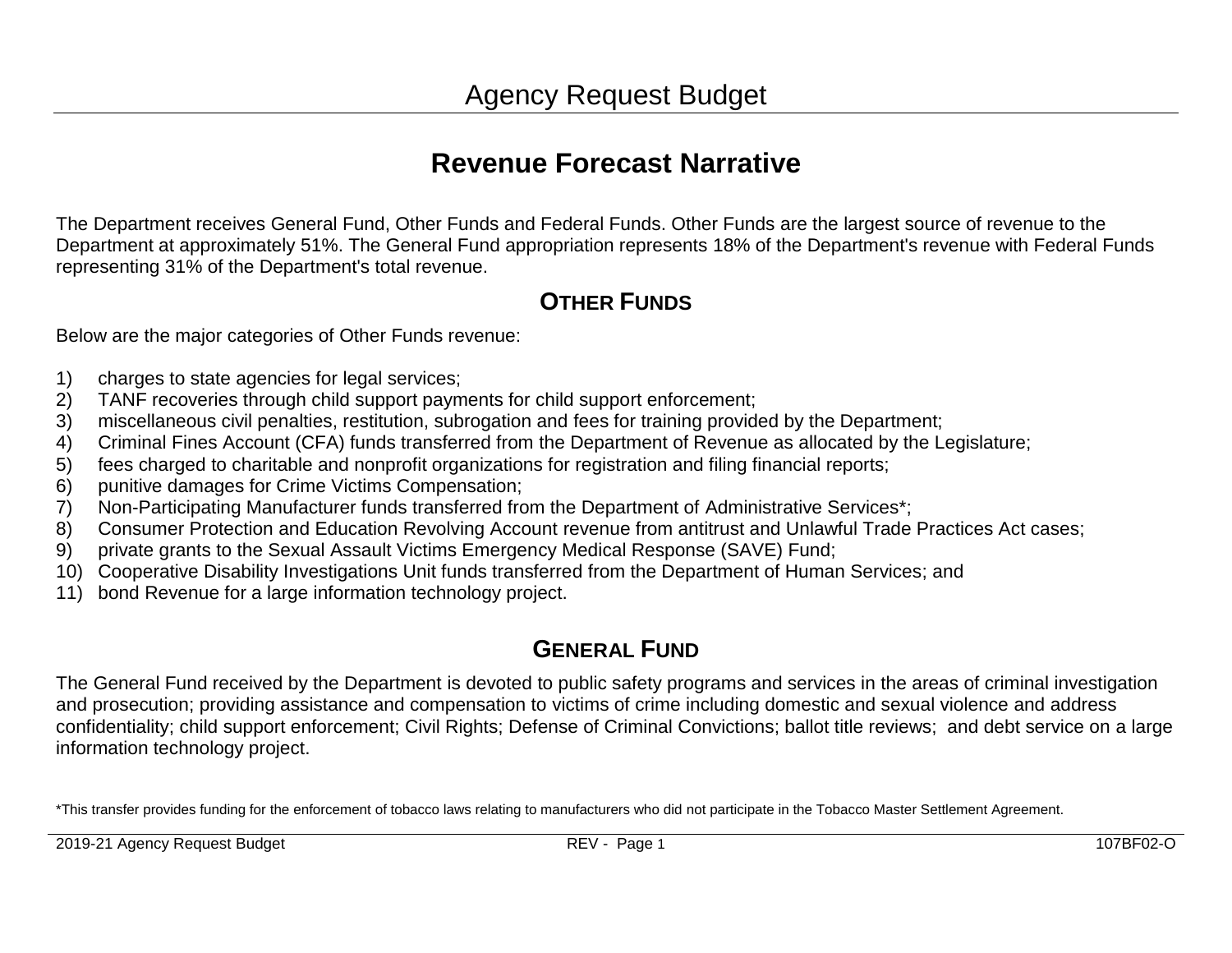#### **FEDERAL FUNDS**

Three programs within the Department are supported by matching Federal Funds: crime victims' compensation, child support enforcement and Medicaid fraud. The Department also receives direct federal grants for specific projects and activities.

#### **DETAIL OF FEE, LICENSE OR ASSESSMENT REVENUE**

On February 9, 2018, President Trump signed Public Law (P.L.) [115-123,](https://www.congress.gov/bill/115th-congress/house-bill/1892/text?q=%7B%22search%22%3A%5B%22hr1892%22%5D%7D&r=1) the Bipartisan Budget Act of 2018. Section 53117 of P.L. 115-123, Modernizing child support enforcement fees, amends Section 454(6)(B)(ii) of the Social Security Act to increase the annual collection fee from \$25 to \$35. The law also revises the amount from \$500 to \$550 that the state must collect and disburse to the family before imposing the fee each federal fiscal year. This fee continues to be assessed on all state IV-D cases that have not received assistance under the former AFDC program, the state TANF program, or the tribal TANF program. The Child Support Program is seeking legislative approval of the annual fee changes.

The Program will update the child support system to reflect the new law. The changes will be effective as of October 1, 2019.

This change will increase Program income by approximately \$69,800. The bulk of the revenue (2/3) will be distributed to subrecipients while the Division of Child Support will keep the balance for operating expenses.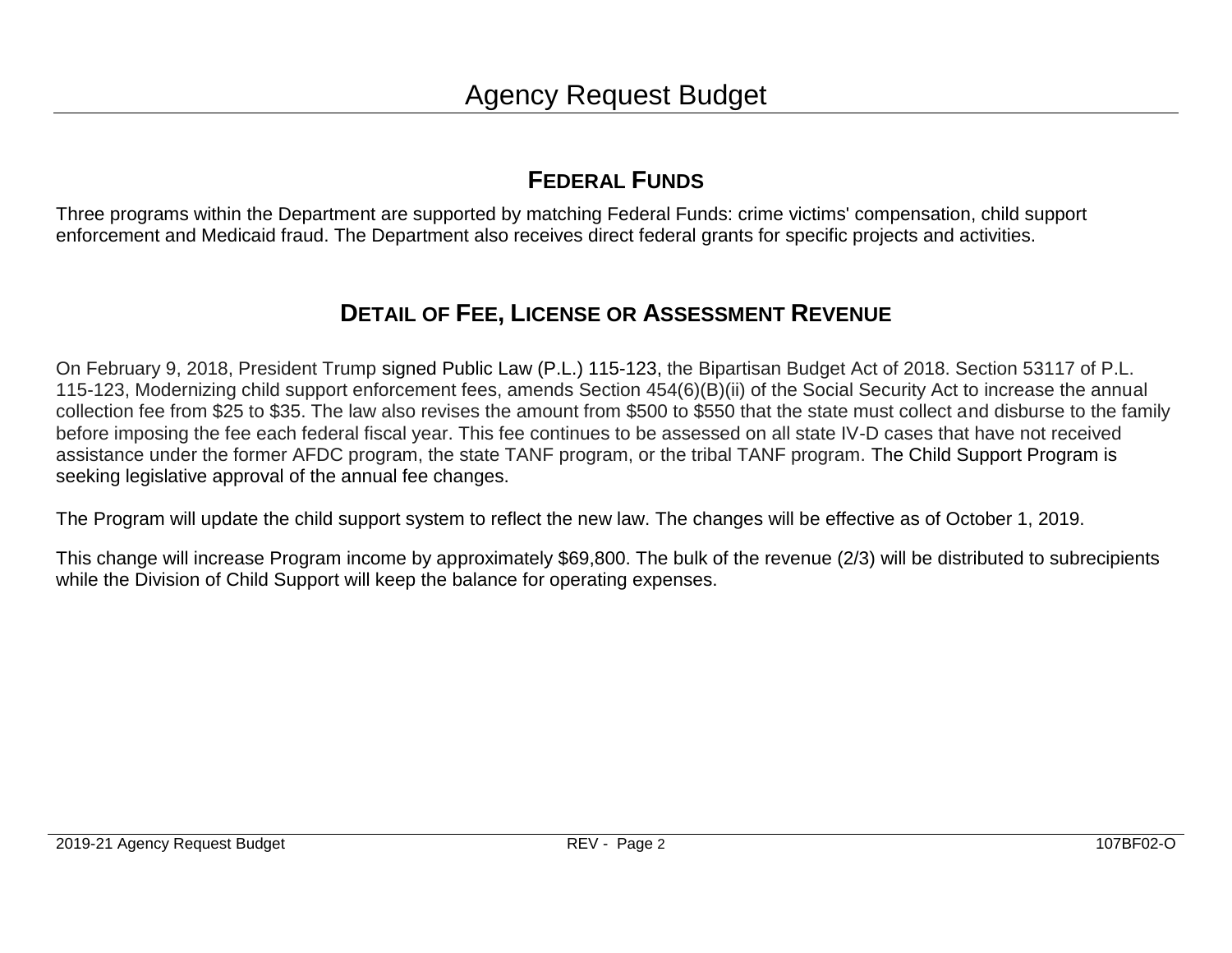| Detail of Fee, License, or Assessment Revenue Increase                                                                                       |                             |                                               |                                     |                                        |                                     |                                                                                                                                                                                                                                                                                                                                                                                                                           |  |  |  |  |
|----------------------------------------------------------------------------------------------------------------------------------------------|-----------------------------|-----------------------------------------------|-------------------------------------|----------------------------------------|-------------------------------------|---------------------------------------------------------------------------------------------------------------------------------------------------------------------------------------------------------------------------------------------------------------------------------------------------------------------------------------------------------------------------------------------------------------------------|--|--|--|--|
|                                                                                                                                              |                             |                                               | Proposed For Increase/Establishment |                                        |                                     |                                                                                                                                                                                                                                                                                                                                                                                                                           |  |  |  |  |
| Purpose or Type of Fee,<br><b>License or Assessment</b>                                                                                      | <b>Who Pays</b>             | 2017-19<br><b>Estimated</b><br><b>Revenue</b> | 2019-21 Agency<br>Request           | 2019-21<br>Governor's<br><b>Budget</b> | 2019-21<br>Legislatively<br>Adopted | <b>Explanation</b>                                                                                                                                                                                                                                                                                                                                                                                                        |  |  |  |  |
| Federal Bipartisan Budget Act<br>of 2018 raised the mandatory<br>annual collection fee from \$25<br>to \$35 for the Child Support<br>Program | Person receiving<br>support | \$562,092<br>State portion only               | \$602,459<br>State portion only     |                                        |                                     | The mandatory federal fee is assessed on all IV-<br>D cases that have not received assistance. The<br>Child Support Program keeps 34% of the fee<br>returning 66% to the Federal Governemnt. Of<br>the percentage retained, approximately 2/3 is<br>distributed to the Program's subrecipients. The<br>balance is retained by the Division of Child<br>support. The calculations assume we raise the<br>fee on 10/1/2019. |  |  |  |  |
|                                                                                                                                              |                             |                                               |                                     |                                        |                                     |                                                                                                                                                                                                                                                                                                                                                                                                                           |  |  |  |  |
|                                                                                                                                              |                             |                                               |                                     |                                        |                                     |                                                                                                                                                                                                                                                                                                                                                                                                                           |  |  |  |  |
|                                                                                                                                              |                             |                                               |                                     |                                        |                                     |                                                                                                                                                                                                                                                                                                                                                                                                                           |  |  |  |  |
|                                                                                                                                              |                             |                                               |                                     |                                        |                                     |                                                                                                                                                                                                                                                                                                                                                                                                                           |  |  |  |  |
|                                                                                                                                              |                             |                                               |                                     |                                        |                                     |                                                                                                                                                                                                                                                                                                                                                                                                                           |  |  |  |  |
|                                                                                                                                              |                             |                                               |                                     |                                        |                                     |                                                                                                                                                                                                                                                                                                                                                                                                                           |  |  |  |  |
|                                                                                                                                              |                             |                                               |                                     |                                        |                                     |                                                                                                                                                                                                                                                                                                                                                                                                                           |  |  |  |  |
|                                                                                                                                              |                             |                                               |                                     |                                        |                                     |                                                                                                                                                                                                                                                                                                                                                                                                                           |  |  |  |  |
|                                                                                                                                              |                             |                                               |                                     |                                        |                                     |                                                                                                                                                                                                                                                                                                                                                                                                                           |  |  |  |  |
|                                                                                                                                              |                             |                                               |                                     |                                        |                                     |                                                                                                                                                                                                                                                                                                                                                                                                                           |  |  |  |  |
|                                                                                                                                              |                             |                                               |                                     |                                        |                                     |                                                                                                                                                                                                                                                                                                                                                                                                                           |  |  |  |  |
|                                                                                                                                              |                             |                                               |                                     |                                        |                                     |                                                                                                                                                                                                                                                                                                                                                                                                                           |  |  |  |  |

and 2019-21 Agency Request Budget Review REV - Page 3 107BF08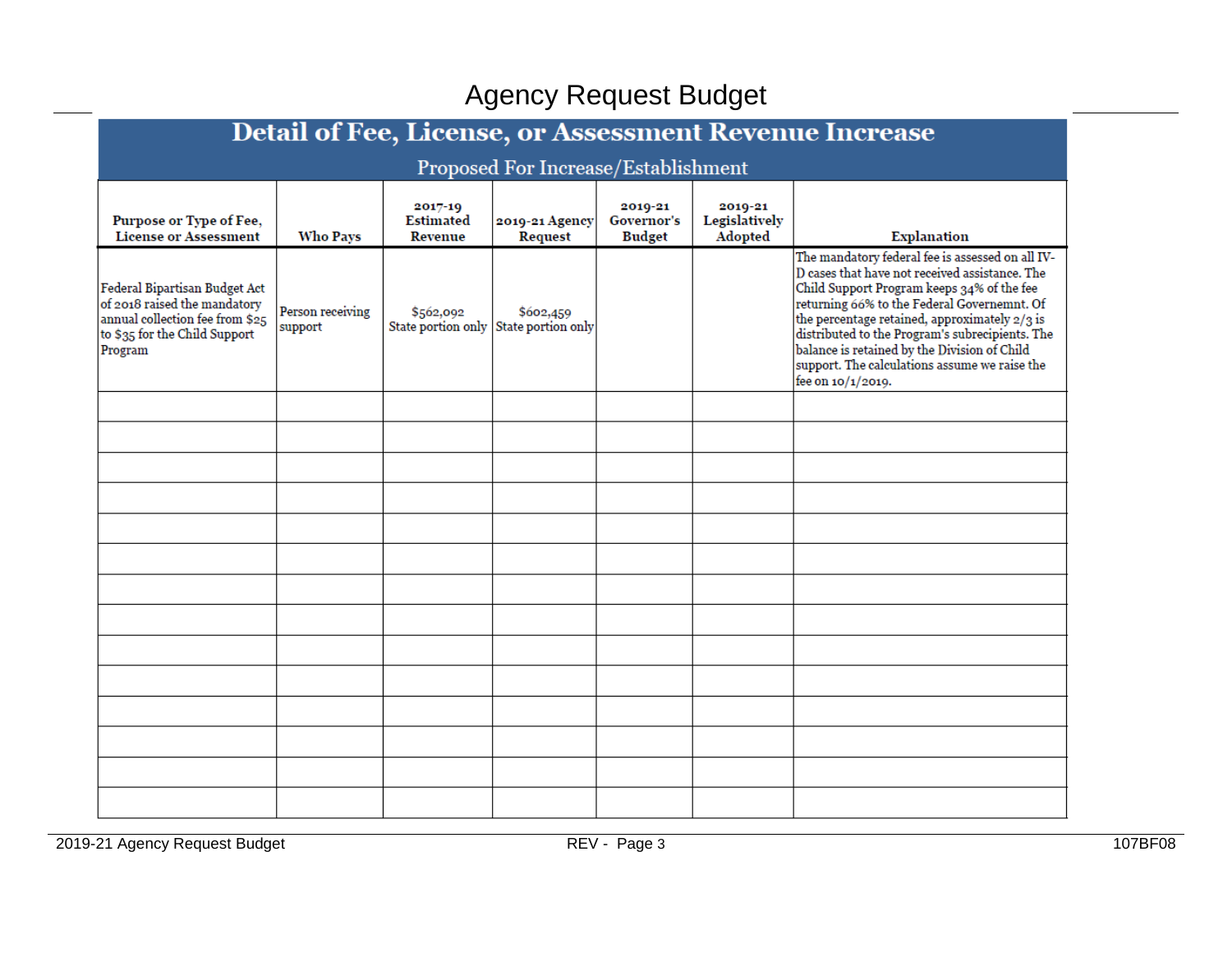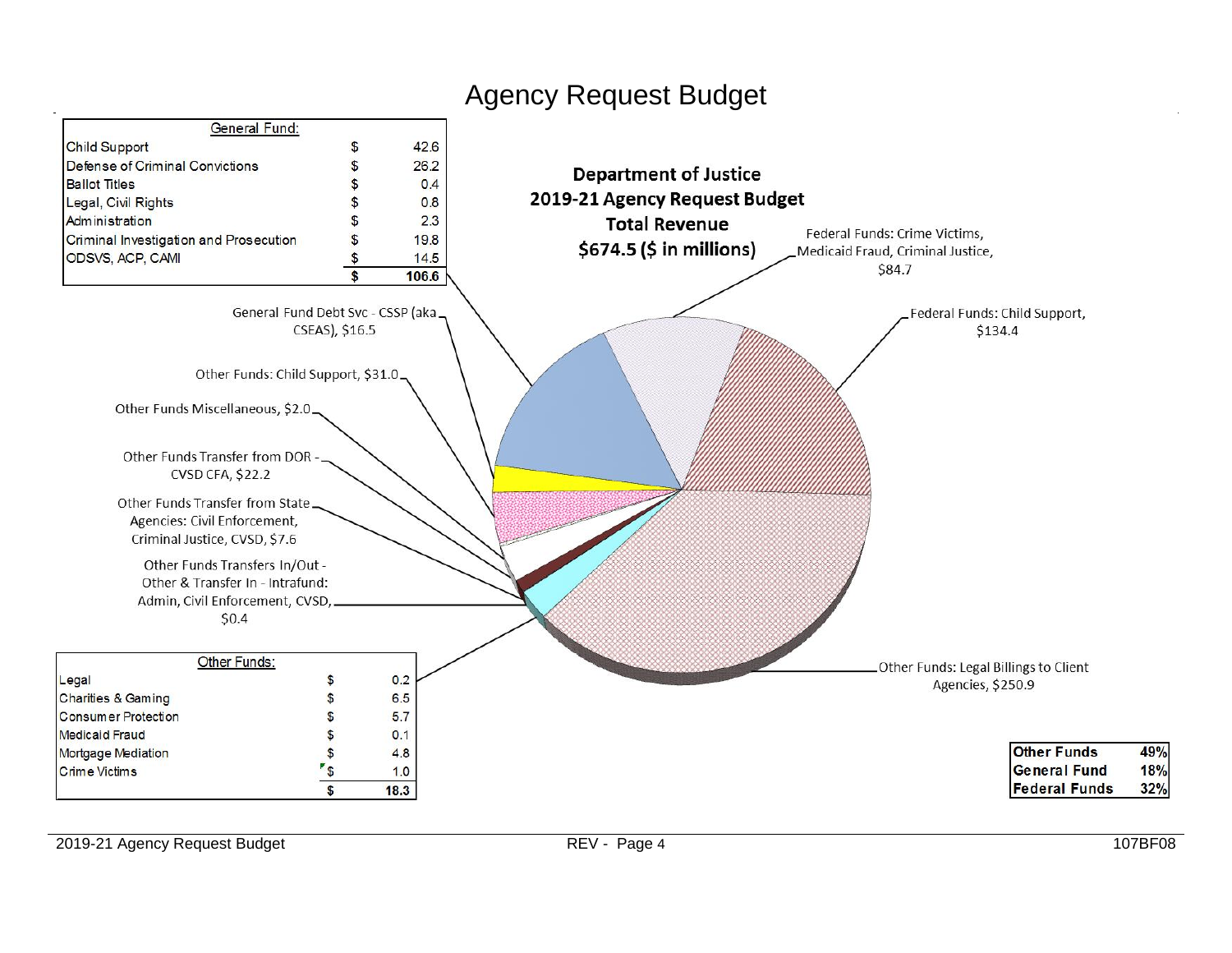

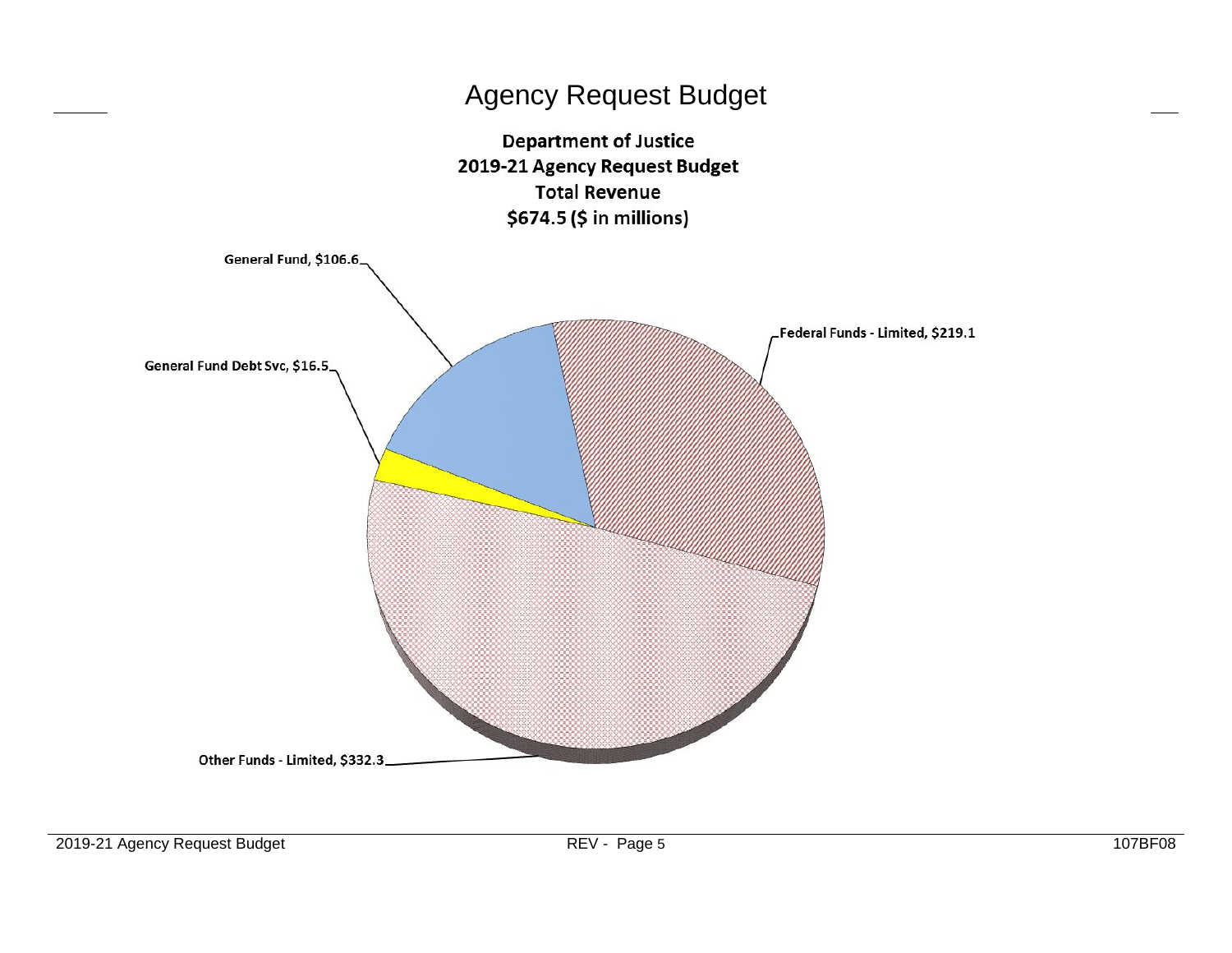### DETAIL OF LOTTERY FUNDS, OTHER FUNDS, AND FEDERAL FUNDS REVENUE

|                                             | <b>ORBITS</b> |                       | 2017-19                 |                  |                    |                | 2019-21       |                        |                         |                                                    |                         |                |              |         |
|---------------------------------------------|---------------|-----------------------|-------------------------|------------------|--------------------|----------------|---------------|------------------------|-------------------------|----------------------------------------------------|-------------------------|----------------|--------------|---------|
|                                             |               |                       |                         | Legislatively    |                    | 2017-19        |               | Agency                 |                         | Governor's                                         |                         | Legislatively  |              |         |
| Source                                      | Fund          | <b>Revenue Acct</b>   |                         | 2015-17 Actual   |                    | Approved       |               | Estimated              |                         | Request                                            |                         | <b>Budget</b>  |              | Adopted |
|                                             |               | 0205,0410,0555,       |                         |                  |                    |                |               |                        |                         |                                                    |                         |                |              |         |
| Child Support - Other Funds Ltd             |               | 3400 0605.0975        | \$                      | 42,862,018       | -\$                | 51,395,365     |               | \$51,395,365           | $\sqrt[6]{\frac{1}{2}}$ | 30,981,600                                         | \$                      |                | \$           |         |
| Child Support - Other Funds Non-Ltd         |               | 3200 0410,0975        | \$                      | 3,743,999        | $\mathbf{\hat{s}}$ |                | \$            |                        | $\mathsf{\$}$           |                                                    | \$                      | $\sim$         | \$           | $\sim$  |
| Child Support - Federal Funds Ltd           | 6400 0995     |                       | \$                      | 118,352,463      | $\mathcal{S}$      | 146,283,454    |               | \$146,283,454          |                         | \$134,355,128                                      | $\mathsf{\$}$           | $\blacksquare$ | \$           | $\sim$  |
| Child Support - Federal Funds Non-Ltd       | 6200 0995     |                       | $\mathsf{\$}$           | 15,740,252       | $\mathcal{S}$      |                | \$            |                        | \$                      |                                                    | \$                      | $\sim$         | \$           |         |
| Misc. Transfers In/(Out) - Other Funds Ltd  | 3400          |                       | \$                      |                  | \$                 |                | \$            |                        | \$                      |                                                    | \$                      |                | \$           |         |
| Legal Billings to Client Agencies - Other   |               |                       |                         |                  |                    |                |               |                        |                         |                                                    |                         |                |              |         |
| Funds Ltd                                   |               | 3400 0410,0415        | \$                      | 184,993,251      | \$                 | 206,034,651    |               | \$206,034,651          |                         | \$250,875,366                                      | \$                      |                | \$           |         |
| Legal Billings to Client Agencies           |               | 8800 0410,0415        | \$                      |                  |                    |                |               |                        |                         |                                                    |                         |                |              |         |
| Misc. Legal - Other Funds Ltd               |               | 3400 0705,0975        | \$                      | 172,802          | \$                 | 225,000        | \$            | 225,000                | \$                      | 215,000                                            | \$                      |                | \$           |         |
| Misc. Legal                                 |               | 8800 0705,0975        | \$                      | 45,193           |                    |                |               |                        |                         |                                                    |                         |                |              |         |
| Misc. Legal - Transfer In/(Out)             |               | 3400 1010, 1257, 2010 | \$                      |                  | \$                 |                | <sup>\$</sup> |                        | \$                      |                                                    | \$                      |                | \$           |         |
| Medicaid Fraud - Other Funds Ltd            |               | 3400 0410,0605,0975   | \$                      | 697,586          | $\mathfrak s$      | 75,000         | \$            | 75,000                 | $\overline{\mathbf{3}}$ | 75,000                                             | s.                      | $\mathbf{r}$   | \$           | $\sim$  |
| Medicaid Fraud - Other Funds Ltd -Transfers |               |                       |                         |                  |                    |                |               |                        |                         |                                                    |                         |                |              |         |
| In -Intrafund                               | 3400 1010     |                       | \$                      |                  | \$                 |                | \$            |                        | \$                      |                                                    | \$                      |                | \$           |         |
| Medicaid Fraud - Federal Funds Ltd          | 6400 0995     |                       | $\mathbb{S}$            | 3,602,390        | $\mathfrak{s}$     | 4,605,713      | \$            | 4,605,713              | $\mathfrak{S}$          | 5,238,405                                          | $\mathfrak{L}$          |                | $\mathbb{S}$ |         |
| Charitable Activities (Charities/Gaming) -  |               | 0205,0410,0505,       |                         |                  |                    |                |               |                        |                         |                                                    |                         |                |              |         |
| Other Funds Ltd - Fees                      |               | 3400 0705,0975        | \$                      | 4,653,099        | -\$                | 6,326,326      | \$            | $6,326,326$ $\sqrt{5}$ |                         | $6,476,550$ \$                                     |                         |                | \$           |         |
| Consumer Protection and Education - Other   |               |                       |                         |                  |                    |                |               |                        |                         |                                                    |                         |                |              |         |
| Funds Ltd - Antitrust and Unlawful Trade    |               |                       |                         |                  |                    |                |               |                        |                         |                                                    |                         |                |              |         |
| <b>Practices Act cases</b>                  |               | 3400 0205,0410,0975   | \$                      | 66,710,493       | l \$               | 11,325,122     |               |                        |                         | $$11,325,122$ $$11,143,090$ $$$                    |                         |                | \$           |         |
| Consumer Protection and Education - Other   |               |                       |                         |                  |                    |                |               |                        |                         |                                                    |                         |                |              |         |
| Funds Ltd - Transfers In/Out - Intrafund    | 3400 2010     |                       | \$                      | 285,006          | \$                 |                | \$            |                        | \$                      |                                                    | \$                      |                | \$           |         |
| Consumer Protection and Education - Other   |               |                       |                         |                  |                    |                |               |                        |                         |                                                    |                         |                |              |         |
| Funds Ltd - Transfers In/Out - Other        | 3400 2050     |                       | \$                      | $(1,318,467)$ \$ |                    | $\blacksquare$ | \$            |                        | \$                      | $\sim$                                             | \$                      |                | \$           |         |
| Consumer Protection and Education - Other   |               |                       |                         |                  |                    |                |               |                        |                         |                                                    |                         |                |              |         |
| Funds Ltd - Antitrust and Unlawful Trade    |               |                       |                         |                  |                    |                |               |                        |                         |                                                    |                         |                |              |         |
| <b>Practices Act cases</b>                  |               | 3200 0205,0410,0975   | \$                      | 814,054          | \$                 | $\blacksquare$ | \$            |                        | \$                      | $\blacksquare$                                     | \$                      |                | \$           |         |
| Consumer Protection and Education - Other   |               |                       |                         |                  |                    |                |               |                        |                         |                                                    |                         |                |              |         |
| Funds Ltd - Transfers In/Out - Intrafund    |               | 3200 1010,2010        | \$                      | $(285,006)$ \$   |                    |                | \$            |                        | \$                      |                                                    | \$                      |                | \$           |         |
| Tobacco Enforcement - Other Funds Ltd       |               | 3400 0410,0975        | $\overline{\mathbb{S}}$ | 5                | $\mathbf{s}$       |                | \$            |                        | $\overline{\$}$         |                                                    | $\overline{\mathbf{s}}$ |                | \$           |         |
| Tobacco Enforcement - Other Funds Ltd -     |               |                       |                         |                  |                    |                |               |                        |                         |                                                    |                         |                |              |         |
| Transfer In - DAS                           | 3400 1107     |                       | \$                      | 1,319,293        | -\$                | 1.822.901      | $\sqrt[6]{2}$ | $1,822,901$ \ \$       |                         | 2,374,494                                          | \$                      |                | \$           |         |
| Crime Victims - Other Funds Ltd - Civil     |               |                       |                         |                  |                    |                |               |                        |                         |                                                    |                         |                |              |         |
| penalties, restitution, punitive damages,   |               | 0410,0505,0605,       |                         |                  |                    |                |               |                        |                         |                                                    |                         |                |              |         |
| SAVE donations, etc.                        |               | 3400 0905,0975        | \$                      |                  |                    |                |               |                        |                         | $1,065,517$   \$ $1,065,517$   \$ $1,085,914$   \$ |                         |                | \$           |         |

2019-21 Agency Request Budget Records and REV - Page 6 107BF07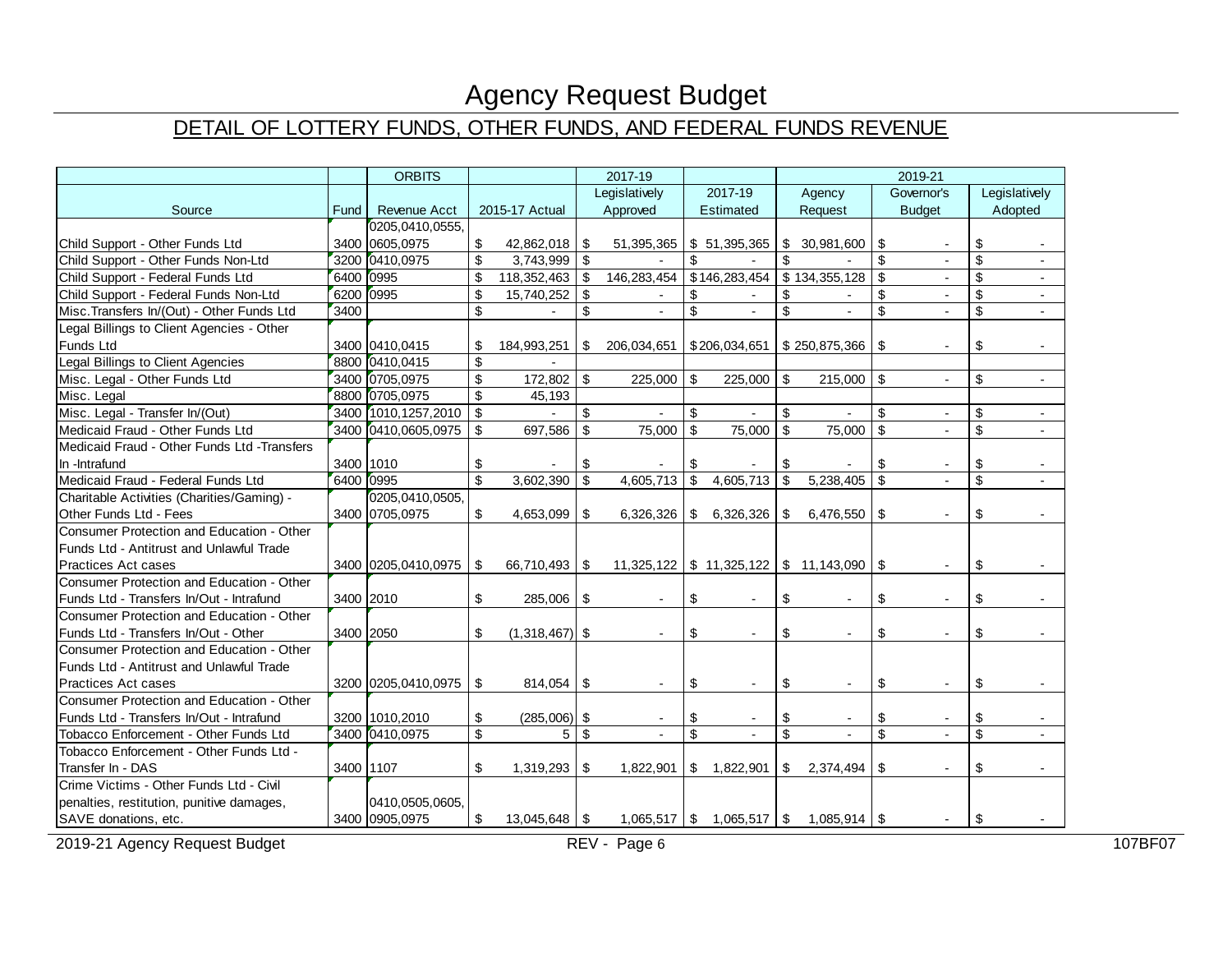#### DETAIL OF LOTTERY FUNDS, OTHER FUNDS, AND FEDERAL FUNDS REVENUE (CONTINUED)

| <b>ORBITS</b>                                  |             |                         |          | 2017-19                  |      | 2019-21                  |            |                                              |    |                              |          |                          |                         |                          |
|------------------------------------------------|-------------|-------------------------|----------|--------------------------|------|--------------------------|------------|----------------------------------------------|----|------------------------------|----------|--------------------------|-------------------------|--------------------------|
|                                                |             |                         |          |                          |      | Legislatively            |            | 2017-19                                      |    | Agency                       |          | Governor's               |                         | Legislatively            |
| Source                                         | <b>Fund</b> | Revenue Acct            |          | 2015-17 Actual           |      | Approved                 |            | <b>Estimated</b>                             |    | Request                      |          | <b>Budget</b>            |                         | Adopted                  |
|                                                |             |                         |          |                          |      |                          |            |                                              |    |                              |          |                          |                         |                          |
| Crime Victims - Other Funds Non-Ltd            | 3200 0975   |                         | \$       |                          | \$   |                          | \$         |                                              | \$ |                              | \$       |                          | \$                      |                          |
| Crime Victims - Other Funds Ltd - Transfer In  |             |                         |          |                          |      |                          |            |                                              |    |                              |          |                          |                         |                          |
| <b>CFA</b>                                     | 3400 1150   |                         | \$.      | 20,541,179 \$            |      |                          |            | $21,281,875$ \$ 21,281,875 \$ 22,151,904     |    |                              | \$       |                          | \$                      |                          |
| Crime Victims - Other Funds Ltd - Transfers    |             | 1010, 1257, 2010,       |          |                          |      |                          |            |                                              |    |                              |          |                          |                         |                          |
| In/Out                                         | 3400 2291   |                         | \$       | $(37, 830)$ \$           |      | $(26,000)$ \$            |            | $(26,000)$ \$                                |    | $(26,000)$ \$                |          |                          | \$                      |                          |
| Crime Victims - Other Funds Non-Ltd -          |             |                         |          |                          |      |                          |            |                                              |    |                              |          |                          |                         |                          |
| Transfers In/Out                               |             | 3200 1010,1257, 2010 \$ |          | $\overline{\phantom{a}}$ | \$   | $\overline{\phantom{a}}$ | \$         |                                              | \$ | $\blacksquare$               | \$       |                          | \$                      |                          |
| Crime Victims - Federal Funds Ltd - VOCA,      |             |                         |          |                          |      |                          |            |                                              |    |                              |          |                          |                         |                          |
| VAWA                                           | 6400 0995   |                         | \$.      |                          |      |                          |            | $34,481,824$ \ \$ 34,481,824 \ \$ 77,993,484 |    |                              | - \$     |                          | \$                      |                          |
| Criminal Justice - Other Funds Ltd - WSIN,     |             | 0210,0410,0705,         |          |                          |      |                          |            |                                              |    |                              |          |                          |                         |                          |
| <b>TTCTF, etc</b>                              |             | 3400 0975               | \$       | 342,884                  | l \$ |                          |            | $1,281,739$ \$ $1,281,739$ \$                |    | 1,327,939                    | <b>S</b> |                          | \$                      |                          |
| CJ - Other Funds Non-Ltd - RICO                |             | 3200 0975               | \$       |                          | \$   |                          | \$         |                                              | \$ |                              | \$       |                          | \$                      |                          |
| Criminal Justice - Federal Funds Ltd - HIDTA,  |             |                         |          |                          |      |                          |            |                                              |    |                              |          |                          |                         |                          |
| letc.                                          | 6400 0995   |                         | \$       | $984,153$ \$             |      | 1,317,621                | $\sqrt{2}$ |                                              |    | $1,317,621$   \$ $1,467,656$ | l \$     | $\overline{\phantom{a}}$ | \$                      |                          |
| Criminal Justice - Other Funds Ltd - Transfers |             |                         |          |                          |      |                          |            |                                              |    |                              |          |                          |                         |                          |
| In - CDIU/Terrorism/DUI                        |             | 3400 1100, 1248, 1257   | <b>S</b> |                          |      | $5,303,206$ \ \ \$       |            | $5,303,206$ S                                |    | 5,616,856                    | l \$     |                          | \$                      |                          |
| Criminal Justice - Other Funds Non-Ltd -       |             |                         |          |                          |      |                          |            |                                              |    |                              |          |                          |                         |                          |
| Transfers In/(Out) - RICO                      |             | 3200 2010               | \$       |                          | S.   |                          |            |                                              | \$ | $\overline{\phantom{a}}$     | \$       |                          | \$                      |                          |
| <b>Transfer to General Fund</b>                |             | 8800 2060               | \$       | $(45, 193)$ \$           |      | $(46,000,000)$ \$        |            |                                              | \$ | $\blacksquare$               |          |                          | $\overline{\mathbf{s}}$ | $\blacksquare$           |
|                                                |             |                         |          |                          |      |                          |            |                                              |    |                              |          |                          |                         |                          |
| Total Other Funds Ltd*                         | 3400        |                         | \$       | $338,680,113$ \$         |      | 260,110,702              |            | \$306,110,702                                |    | $\frac{1}{2}$ \$ 332,297,713 | -\$      |                          | \$                      |                          |
| Total Other Funds Non-Ltd <sup>r</sup> 3200    |             |                         | \$       | 4,273,047                | \$   |                          | \$         |                                              | \$ |                              | \$       |                          | \$                      |                          |
| Total Other Funds Cap Const <sup>7</sup> 3020  |             |                         | \$       |                          | \$   | $\blacksquare$           | \$         |                                              | \$ | $\overline{\phantom{a}}$     | \$       |                          | \$                      |                          |
| Total Fed Funds Cap Const 6020                 |             |                         | \$       |                          | \$   |                          | \$         |                                              | \$ |                              | \$       |                          | $\sqrt{2}$              |                          |
| Total Federal Funds Ltd 6400                   |             |                         | \$       | 154,302,920              | \$   | 186,688,612              |            | \$186,688,612                                |    | \$219,054,673                | \$       |                          | \$                      | $\overline{\phantom{0}}$ |
| Total Federal Funds Non-Ltd <sup>6</sup> 6200  |             |                         | \$       | 15,740,252               | \$   | $\blacksquare$           | \$         | $\overline{\phantom{a}}$                     | \$ |                              | \$       |                          | \$                      |                          |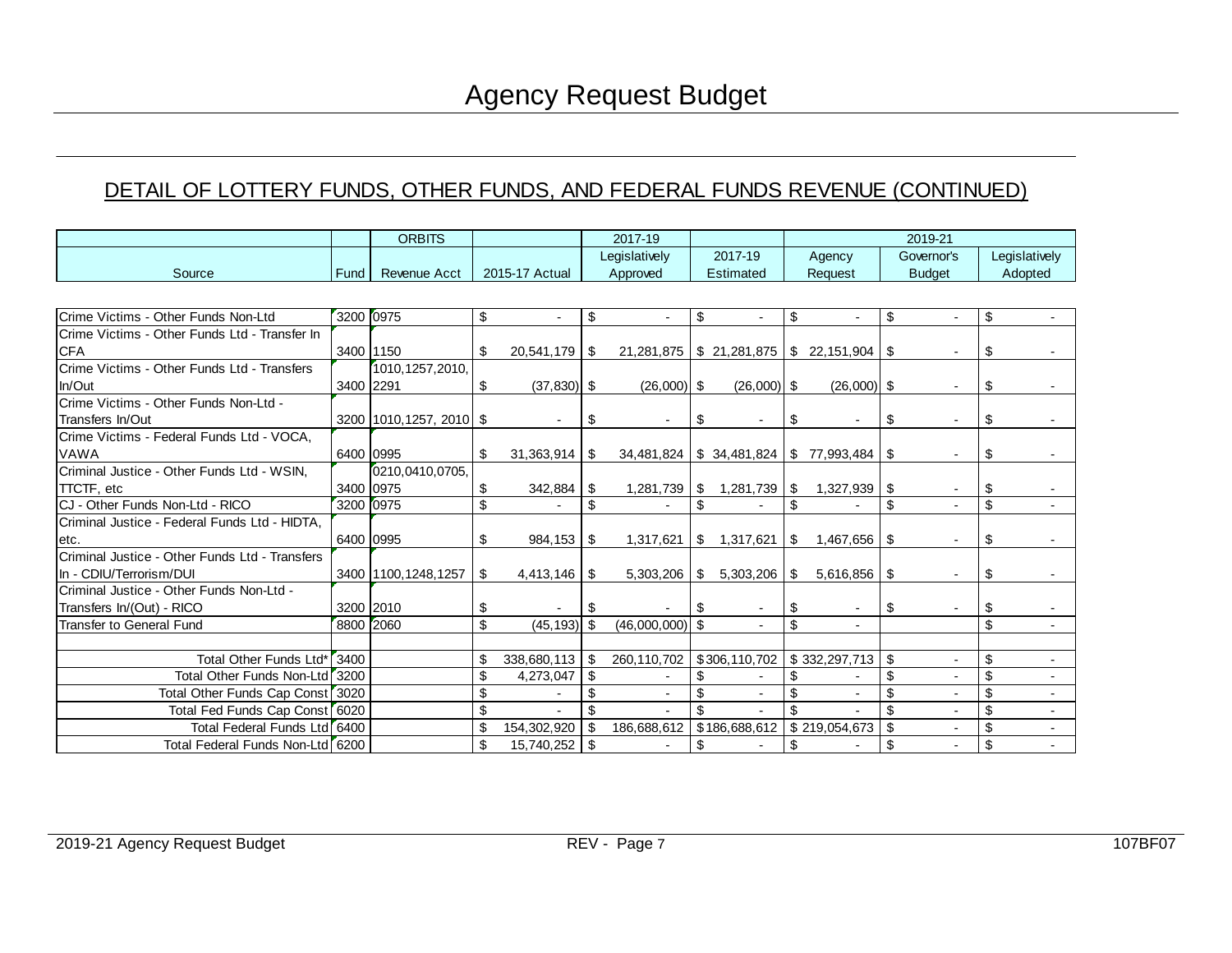#### DETAIL OF LOTTERY FUNDS, OTHER FUNDS, AND FEDERAL FUNDS REVENUE

| Justice, Dept of<br>2019-21 Biennium |                 |                                      |                                       |                                         | Cross Reference Number: 13700-000-00-00-00000 | Agency Number: 13700                 |
|--------------------------------------|-----------------|--------------------------------------|---------------------------------------|-----------------------------------------|-----------------------------------------------|--------------------------------------|
| <b>Source</b>                        | 2015-17 Actuals | 2017-19 Leg<br><b>Adopted Budget</b> | 2017-19 Leg<br><b>Approved Budget</b> | 2019-21 Agency<br><b>Request Budget</b> | 2019-21 Governor's<br><b>Budget</b>           | 2019-21 Leg.<br><b>Adopted Audit</b> |
| <b>Other Funds</b>                   |                 |                                      |                                       |                                         |                                               |                                      |
| <b>Business Lic and Fees</b>         | 10,396,566      | 7,713,461                            | 7,713,461                             | 7,763,600                               |                                               |                                      |
| <b>Federal Revenues</b>              | 7,981,142       | 13,644,616                           | 13,644,616                            | 12,876,000                              |                                               |                                      |
| <b>Charges for Services</b>          | 155, 127, 703   | 204,651,987                          | 206,504,019                           | 251,928,130                             |                                               |                                      |
| Admin and Service Charges            | 30,196,330      |                                      |                                       |                                         |                                               |                                      |
| <b>Fines and Forfeitures</b>         | 75,477,559      | 639,884                              | 639,884                               | 663,258                                 |                                               |                                      |
| <b>General Fund Obligation Bonds</b> | 12,379,952      | 16,585,000                           | 19,400,000                            | 1,945,000                               |                                               |                                      |
| Interest Income                      | 148,756         | 60,390                               | 60,390                                | 112,652                                 |                                               |                                      |
| Sales Income                         | 31,365          | 20,021                               | 20,021                                | 20,050                                  |                                               |                                      |
| Donations                            | 47,998          | 47.758                               | 47,758                                | 47,484                                  |                                               |                                      |
| <b>Other Revenues</b>                | 17,076,568      | 29,698,571                           | 29,698,571                            | 26,824,285                              |                                               |                                      |
| <b>Loan Proceeds</b>                 | 4,659,040       |                                      |                                       |                                         |                                               |                                      |
| Transfer In - Intrafund              | 422,746         | 5,176,718                            | 5,176,718                             |                                         |                                               |                                      |
| <b>Transfer In Other</b>             |                 | 566,615                              | 566,615                               | 1,116,529                               |                                               |                                      |
| Tsfr From Human Svcs, Dept of        | 1,260,406       | 1,235,574                            | 1,235,574                             | 1,235,574                               |                                               |                                      |
| <b>Tsfr From Administrative Svcs</b> | 1,319,293       | 1,822,901                            | 1,822,901                             | 2,005,191                               |                                               |                                      |
| Tsfr From Revenue, Dept of           | 20,541,179      | 21,281,875                           | 21,281,875                            | 22, 151, 904                            |                                               |                                      |
| Tsfr From Military Dept, Or          | 445,213         |                                      |                                       |                                         |                                               |                                      |
| Tsfr From Pub Safety Stds/Trng       | 2,033,417       | 2,589,973                            | 2,589,973                             | 2,688,392                               |                                               |                                      |
| Tsfr From Transportation, Dept       | 674,110         | 911,044                              | 911,044                               | 945,664                                 |                                               |                                      |
| Transfer Out - Intrafund             | (137,740)       | (5, 176, 718)                        | (5, 176, 718)                         |                                         |                                               |                                      |
| <b>Transfer to Other</b>             | (1,318,467)     |                                      |                                       |                                         |                                               |                                      |
| <b>Transfer to General Fund</b>      | (45, 193)       | (46,000,000)                         | (46,000,000)                          |                                         |                                               |                                      |
| Tsfr To Corrections, Dept of         | (37, 830)       | (26,000)                             | (26,000)                              | (26,000)                                |                                               |                                      |
| <b>Total Other Funds</b>             | \$338,680,113   | \$255,443,670                        | \$260,110,702                         | \$332,297,713                           |                                               |                                      |

2019-21 Agency Request Budget Budget REV - Page 8 BPR012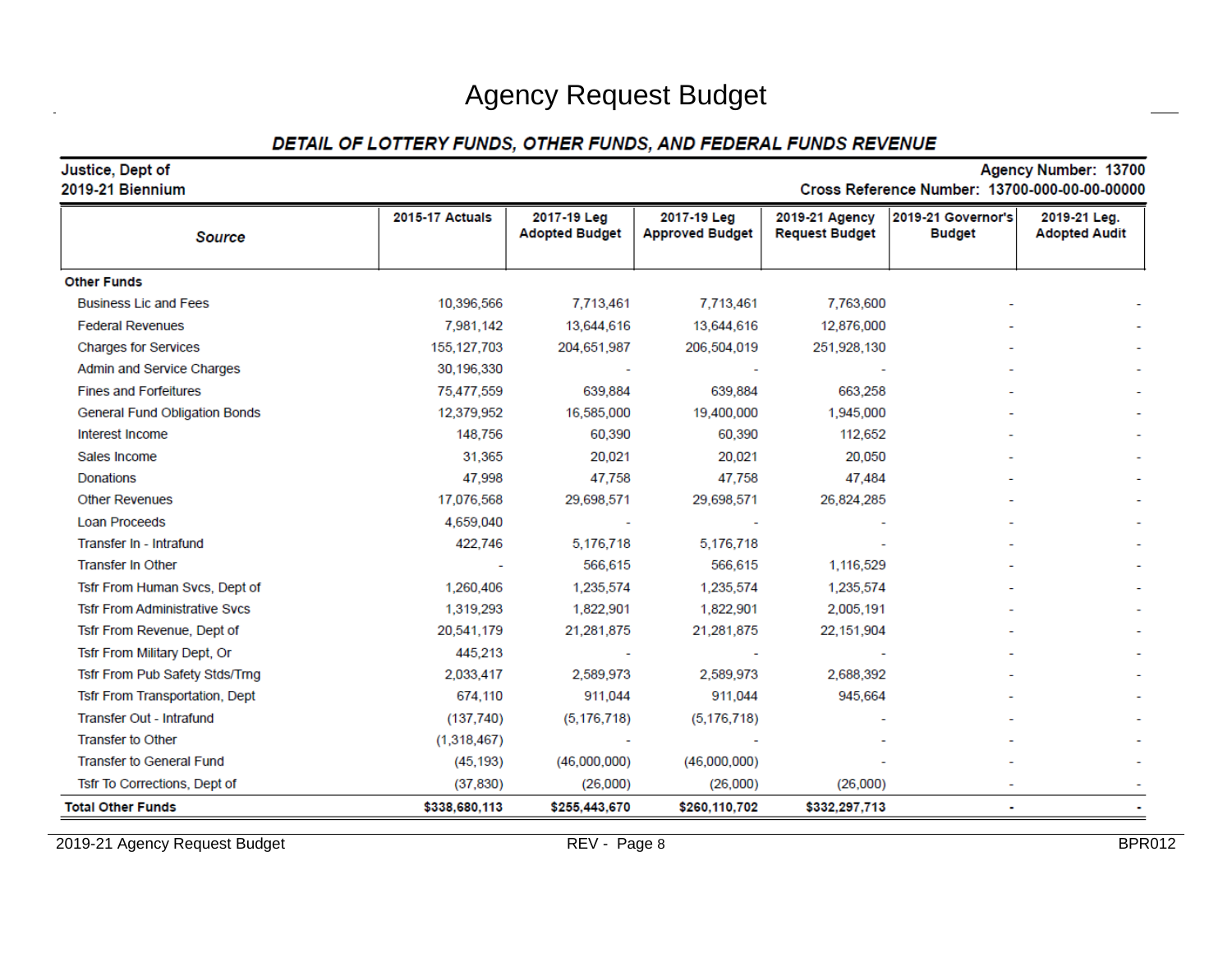#### DETAIL OF LOTTERY FUNDS, OTHER FUNDS, AND FEDERAL FUNDS REVENUE

| Justice, Dept of<br>2019-21 Biennium  |                        |                                      |                                       | Agency Number: 13700<br>Cross Reference Number: 13700-000-00-00-00000 |                                     |                                      |  |  |  |  |  |
|---------------------------------------|------------------------|--------------------------------------|---------------------------------------|-----------------------------------------------------------------------|-------------------------------------|--------------------------------------|--|--|--|--|--|
| <b>Source</b>                         | <b>2015-17 Actuals</b> | 2017-19 Leg<br><b>Adopted Budget</b> | 2017-19 Leg<br><b>Approved Budget</b> | 2019-21 Agency<br><b>Request Budget</b>                               | 2019-21 Governor's<br><b>Budget</b> | 2019-21 Leg.<br><b>Adopted Audit</b> |  |  |  |  |  |
| <b>Federal Funds</b>                  |                        |                                      |                                       |                                                                       |                                     |                                      |  |  |  |  |  |
| <b>Federal Funds</b>                  | 154,302,920            | 179,004,039                          | 186,688,612                           | 219,054,673                                                           |                                     |                                      |  |  |  |  |  |
| <b>Total Federal Funds</b>            | \$154,302,920          | \$179,004,039                        | \$186,688,612                         | \$219,054,673                                                         |                                     |                                      |  |  |  |  |  |
| <b>Nonlimited Other Funds</b>         |                        |                                      |                                       |                                                                       |                                     |                                      |  |  |  |  |  |
| <b>Business Lic and Fees</b>          | 343,375                | $\overline{\phantom{0}}$             |                                       |                                                                       |                                     |                                      |  |  |  |  |  |
| <b>Federal Revenues</b>               | 3,279,080              | ۰                                    |                                       |                                                                       |                                     |                                      |  |  |  |  |  |
| <b>Fines and Forfeitures</b>          | 814,054                |                                      |                                       |                                                                       |                                     |                                      |  |  |  |  |  |
| <b>Other Revenues</b>                 | 121,544                | ۰                                    |                                       |                                                                       |                                     |                                      |  |  |  |  |  |
| Transfer Out - Intrafund              | (285,006)              | ۰                                    |                                       |                                                                       |                                     |                                      |  |  |  |  |  |
| <b>Total Nonlimited Other Funds</b>   | \$4,273,047            |                                      |                                       |                                                                       |                                     |                                      |  |  |  |  |  |
| <b>Nonlimited Federal Funds</b>       |                        |                                      |                                       |                                                                       |                                     |                                      |  |  |  |  |  |
| <b>Federal Funds</b>                  | 15,740,252             |                                      |                                       |                                                                       |                                     |                                      |  |  |  |  |  |
| <b>Total Nonlimited Federal Funds</b> | \$15,740,252           |                                      |                                       |                                                                       |                                     |                                      |  |  |  |  |  |